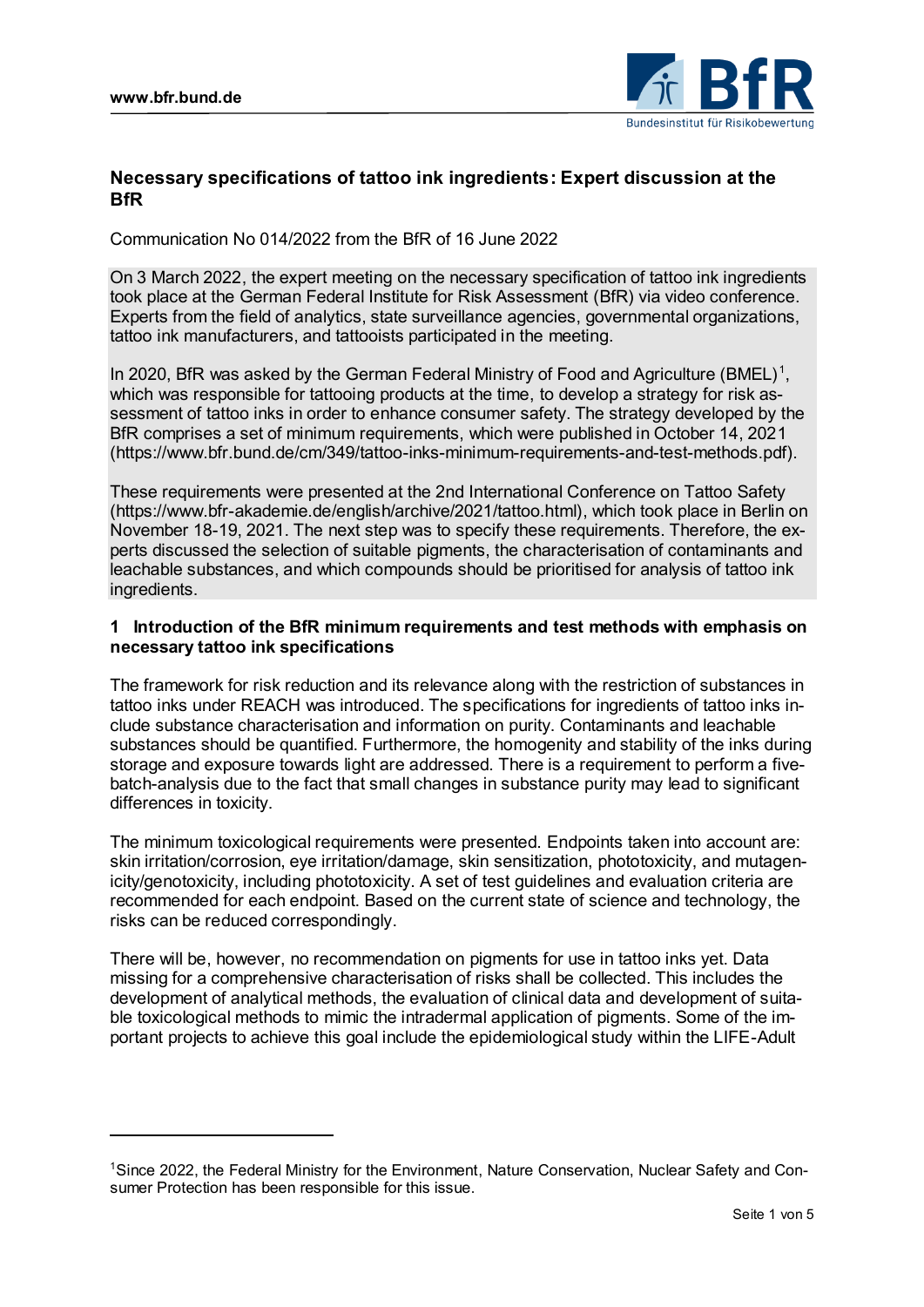

cohort, $^2$  a short-term biokinetics study for exposure assessment, $^3$  tattoos in cancer epidemiology,<sup>4</sup> and data collected in the frame of information network of dermatological clinics (IVDK). A review of the integrity of the delivered information should follow after the ink manufacturers have fulfilled the requirements on a voluntary basis. The implementation of the requirements is to be discussed and further elaborated in the frame of the International BfR-Committee on Tattoo Inks.

# **2 Feedback from Participants on the minimum requirements**

Participants express significant interest and recognise the need for minimum requirements while also acknowledging the challenges associated with their implementation. There is a consensus that both parts, i.e., the required specification as well as the toxicological testing, shall be addressed. It is also emphasized that the discussion should start from the very beginning by considering the origins of the pigments on the market. The development of standard analytical methods on international level is mentioned as a major objective for achieving comparable results. Moreover, the required test guidelines should be implemented. Existing restrictions within the frame of the REACH regulation should be enforced. Due to the large variability of impurities it is suggested to develop a checklist of impurities, which must be analysed. It was asked whether these requirements should be dynamic, meaning if they should apply to pigments already on the market and to those likely to enter the market in the future.

Experts raised concerns regarding the situation that no information is provided by pigment manufacturers. The limits set in the restriction under REACH were addressed. Most limits were set as group limits without a toxicological evaluation. Non-classified substances do not fall into the frame of the restriction.

Removal of tattoos was not addressed in the minimum requirements; however, producers of tattoo inks should consider the fate of the pigments upon irradiation.

# **3 Discussion on: which pigments do you consider essential for tattooing?**

# **- How would you select suitable pigments?**

The most important criteria for the selection of pigments mentioned by manufacturers is that they should be suitable for application in the skin resulting in a desired coloration as well as for the tattoo ink manufacturing procedure. Furthermore, the experts mentioned the safety of the selected pigments as an important criterion. It was discussed as a problem that pigments with one CI (Colour Index) number may have different origins and impurity profiles. Hence,

<sup>2</sup> Loeffler M, Engel C, Ahnert P, et al. The LIFE-Adult-Study: objectives and design of a populationbased cohort study with 10,000 deeply phenotyped adults in Germany. BMC Public Health. 2015; 15(1):691. https://www.uniklinikum-leipzig.de/einrichtungen/life

<sup>&</sup>lt;sup>3</sup> Schreiver I. Bioavailability of tattoo inks by quantifying the marker substances 4-aminobenzoic acid, 2-phenoxyethanol and iodide in blood and urine after tattooing 24 male test persons with black or red color: German Clinical Trials Register, 2021.

<sup>4</sup> (a) Zins M, Bonenfant S, Carton M, et al. The CONSTANCES cohort: an open epidemiological laboratory. BMC public health 2010; 10: 479. (b) Hoffmann W, Jöckel K-H, Kaaks R, et al. The National Cohort. A prospective epidemiologic study resource for health and disease research in Germany. 2011.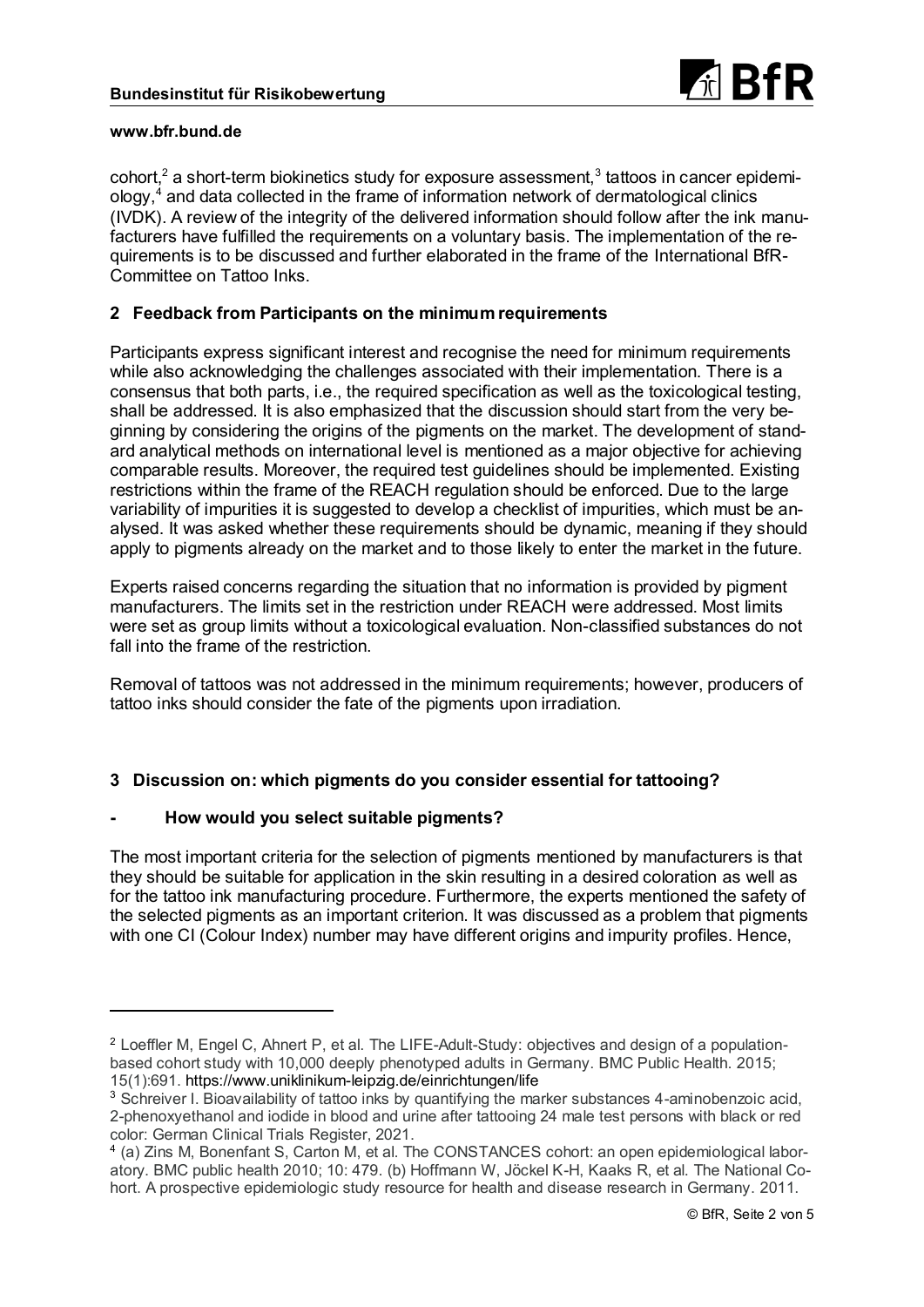

also their safety profiles are different. This holds true especially for carbon black-based pigments (acetylene black, furnace black, lamp black or gas black etc.).

Pigments were also reported to be chosen based on their compliance with the BfR recommendations from 2013 (https://mobil.bfr.bund.de/cm/349/requirements-for-tattoo-inks.pdf). Toxicological data available for pigments is being evaluated. Pigments are chosen according to their quality based on criteria such as: indication of purity, read-across, availability of guideline conform studies. According to the manufacturers, pigments with most toxicological data and without obvious concerns are chosen for the usage in tattoo inks.

The missing information that can only be provided from pigment manufacturers includes manufacturing processes, composition and contaminants. For example, the addition of barium sulphate in phthalocyanine-based pigments is not declared. No pigment manufacturers are ready to produce pigments for the tattoo market. Purification of pigments is possible but at very high costs. The main issue with selecting safe pigments is not the pigment itself, but the impurities present in the pigment. Their profile changes depending on the production process.

As another aspect for the pigment selection, stability and possible metabolism in the human body were mentioned. Lightfastness is important but degradation products must be considered too.

### **- Can the colour spectrum be covered without azo pigments?**

Azo pigments can be avoided in tattoo inks. However, diazo pigments might not have proper alternatives yet. It is generally agreed that the number of azo pigments used for tattooing can be drastically reduced.

#### **- How to acquire representative test materials?**

No source is as yet known for providing test reference substances with a known purity.

# **4 Characterisation of contaminants and leachable substances**

### **- Can formaldehyde be measured at 0.5 ppm?**

It was mentioned that formaldehyde and acetaldehyde limits in tattoo inks are stricter than for medical devices. It was further brought up that, even if high purity ethanol or glycerol are used, contaminations with formaldehyde and acetaldehyde cannot be avoided. Some participants called for a toxicological evaluation to justify the limit of 0.5 ppm.

It was discussed, that formaldehyde and acetaldehyde may be formed in the products during storage; hence, analytical results are time dependant. Analytically, the threshold of 0.5 ppm can be implemented according to some laboratories while others see difficulties. Many of the inks on the market contain levels of formaldehyde slightly above 0.5 ppm, making them uncompliant with REACH. The origin is from liquid tattoo ink components and not from the pigments.

Three methods exist for analysis of formaldehyde in tattoo inks with variability in results. Therefore, standardization of formaldehyde analysis is considered necessary.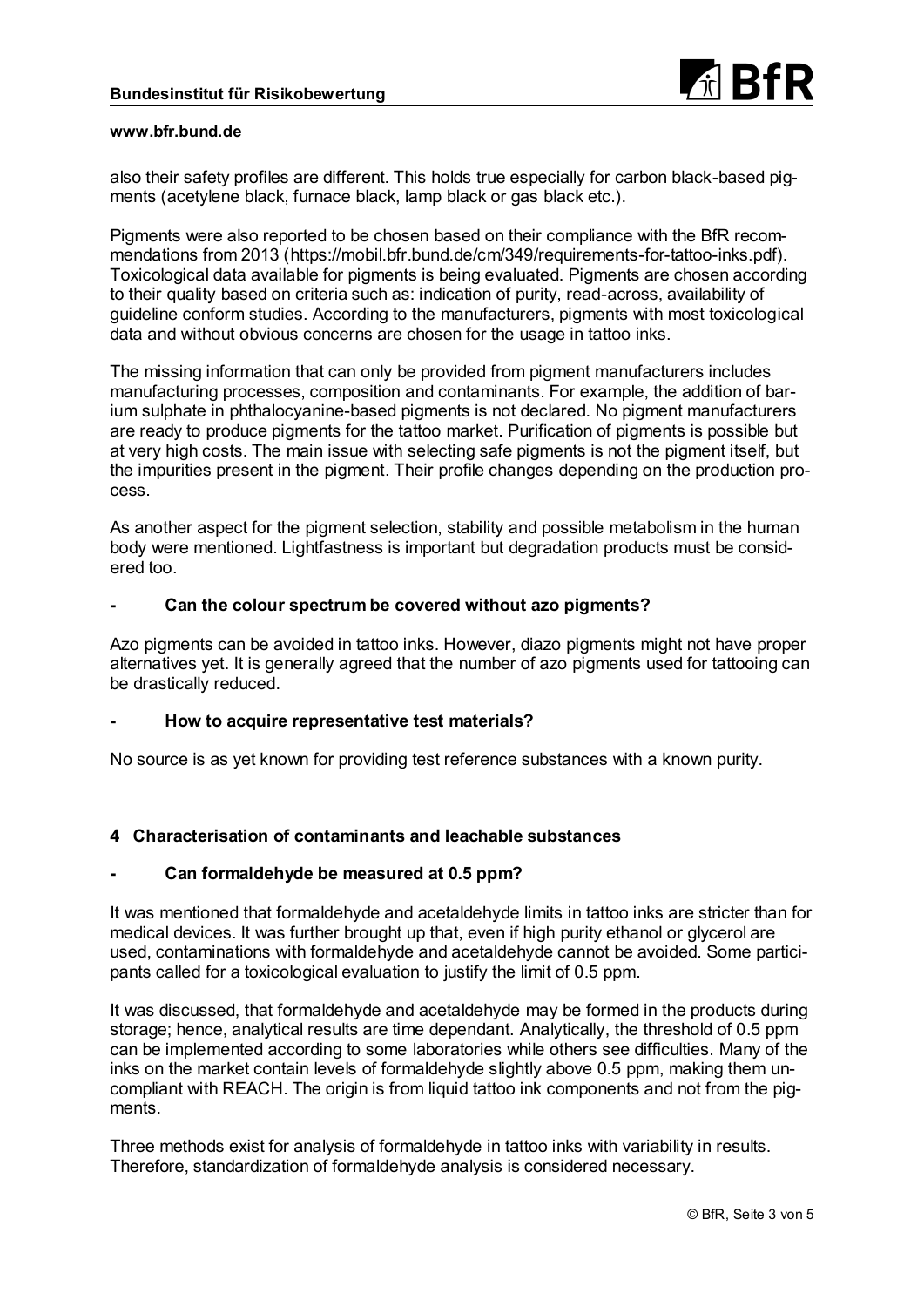

### **- What is the limit of quantification for nickel measurement?**

The quantification of nickel at 0.5 ppm is possible. Even lower limits of detection are possible. However, manufacturers mentioned that nickel is a main impurity in iron oxide based pigments and hence purification is required. They would prefer a limit of quantification set by convention. Technically achievable limits of quantification might result in different labelling requirements.

### **- Ring trials – for what methods to be performed?**

For comparable results, standardized methods were discussed as an essential prerequisite. In addition, standard deviations are very high without standardised methods. Standardisation is necessary when the sample preparation procedure has a major impact on the analysis. With regard to the implementation of the REACH restriction of tattoo ink ingredients, the nonexistent definitions of metal solubility and their analytical implementation were questioned. The extraction conditions should be precisely described, as otherwise different amounts of metals will be detected. This must be addressed on EU level as member states can come to different conclusions. However, as tattoo inks are injected into the dermis and thus become 100% systemically available, also a consideration of the total metal content was discussed.

Due to the very large amount of substances restricted, standard methods should be developed only for selected substances which can be easily analysed. Here a prioritisation is required.

As for the detection of metals, analytical results might differ depending on the sample preparation methods (e.g., microwave digestion, temperatures used). Here methods were adopted from the analysis of cosmetic products. Two different ring trials were seen necessary – one for metals using ICP-MS/OEC for total metal content and another ring trial for the soluble metal fraction of copper, zinc and barium for the definition of the extraction/solubility procedure. A method for the detection of chromium VI was developed. Adaptation by other laboratories is needed for the confirmation of results.

Not all laboratories have the appropriate equipment to participate in ring trials, for example, for PAH extraction.

# **5 Five-batch-analysis of tattoo ink ingredients**

#### **- Which compounds should be prioritised?**

To ensure chemical and technical equivalence, the ingredient specifications are to be determined with five different batches. The reason is that small changes in the chemical composition or the physical properties of the pigments may lead to significant toxicological changes. Toxicological test results can only be considered when performed with a substance of a known purity. Alternatively, test results are acceptable when the purity of the substance and the impurities fall within a predefined concentration range. This range is determined from five independent analysis and the calculated standard deviations.

The problem arises when different batches of a pigment have very different impurity profiles. Specifications based on data achieved with existing analytical methods should be considered